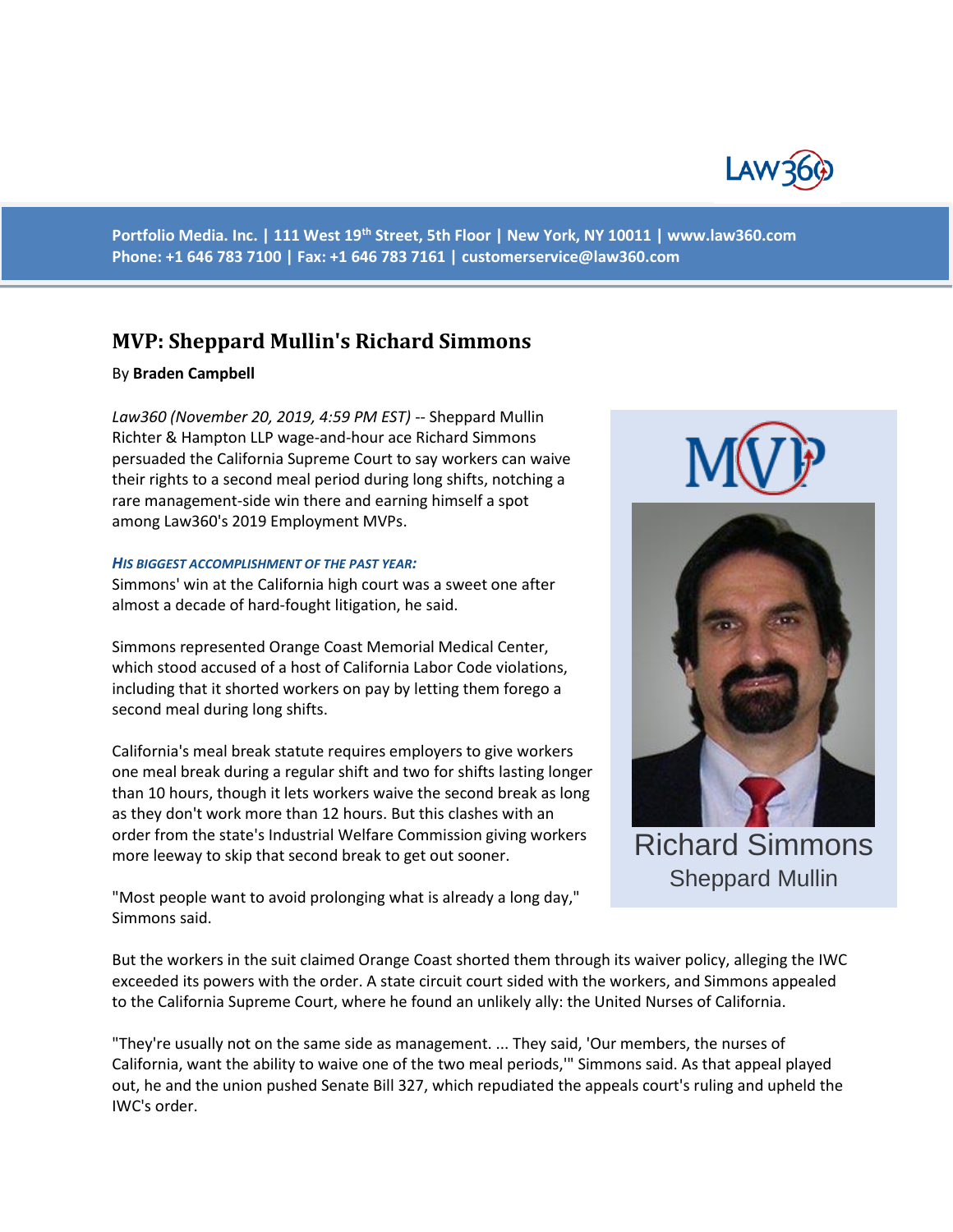The bill passed, and the Supreme Court kicked the case back to the circuit court. This time, it sided with Simmons — and the workers appealed to the state's high court, where Simmons secured the management side's only win of the year in December 2018.

"It was an incredible experience" to litigate and legislate the same issue, Simmons said. "It was a pretty remarkable thing I got to do as an employment lawyer, because you don't ordinarily do all that stuff."

## *OTHER NOTABLE CASES HE'S WORKED ON:*

Simmons has been involved in high-stakes litigation since the start of his career, when he was tasked with helping businesses navigate what was then a fairly new law: the Employee Retirement Income Security Act.

A few years after the law took effect in the mid-1970s, Simmons brought a federal case challenging a California law on vacation pay under an untested ERISA provision largely preempting state efforts to legislate worker benefits. Simmons won in the district court but suffered a partial loss in the Ninth Circuit, which narrowed the lower court's ruling. A few years later, he won a decision striking a state law making businesses pay for injured workers' health insurance premiums for however long they were on workers comp. This time, the state conceded the case, he said.

"It was a great victory not only for that client, but for everybody" because it spared employers from having to make payments for "literally years," he said.

Simmons was also involved in the first case in California history in which the state upheld sex as a valid qualification for getting a job. Simmons represented a hospital in an administrative case the state's Department of Fair Employment and Housing, which administers the state's job bias laws. A male nurse's aide had alleged he was discriminated against by not being allowed to work in a section of the hospital that treated post-partum women.

Simmons recalled the case polarized agency officials, some of whom found it reasonable that the hospital would only want women working there. At trial, he cross-examined the agency investigator who had spearheaded the case.

"He was steeped in admiration, because he'd never been eviscerated as he was during this crossexamination," Simmons said. They would meet again about a decade later, when the supervisor called Simmons from his deathbed.

"He wanted to tell me how I had moved him ... in a positive way because of the way I had handled his cross-examination," Simmons said. "I don't even know how to describe it. That was pretty cool."

## *WHY HE'S AN EMPLOYMENT ATTORNEY:*

While Simmons is an able litigator, he found his legal niche through another facet of the industry: writing.

After his first year of law school at the University of California, Berkeley School of Law in the 1970s — "after I realized I could pass," Simmons said — he started looking for something to do other than studying all the time.

"They were putting together a journal, what was at the time called Industrial Relations Law Journal, at Berkeley," Simmons said. "I said, 'This would be a neat activity to get involved in.'"